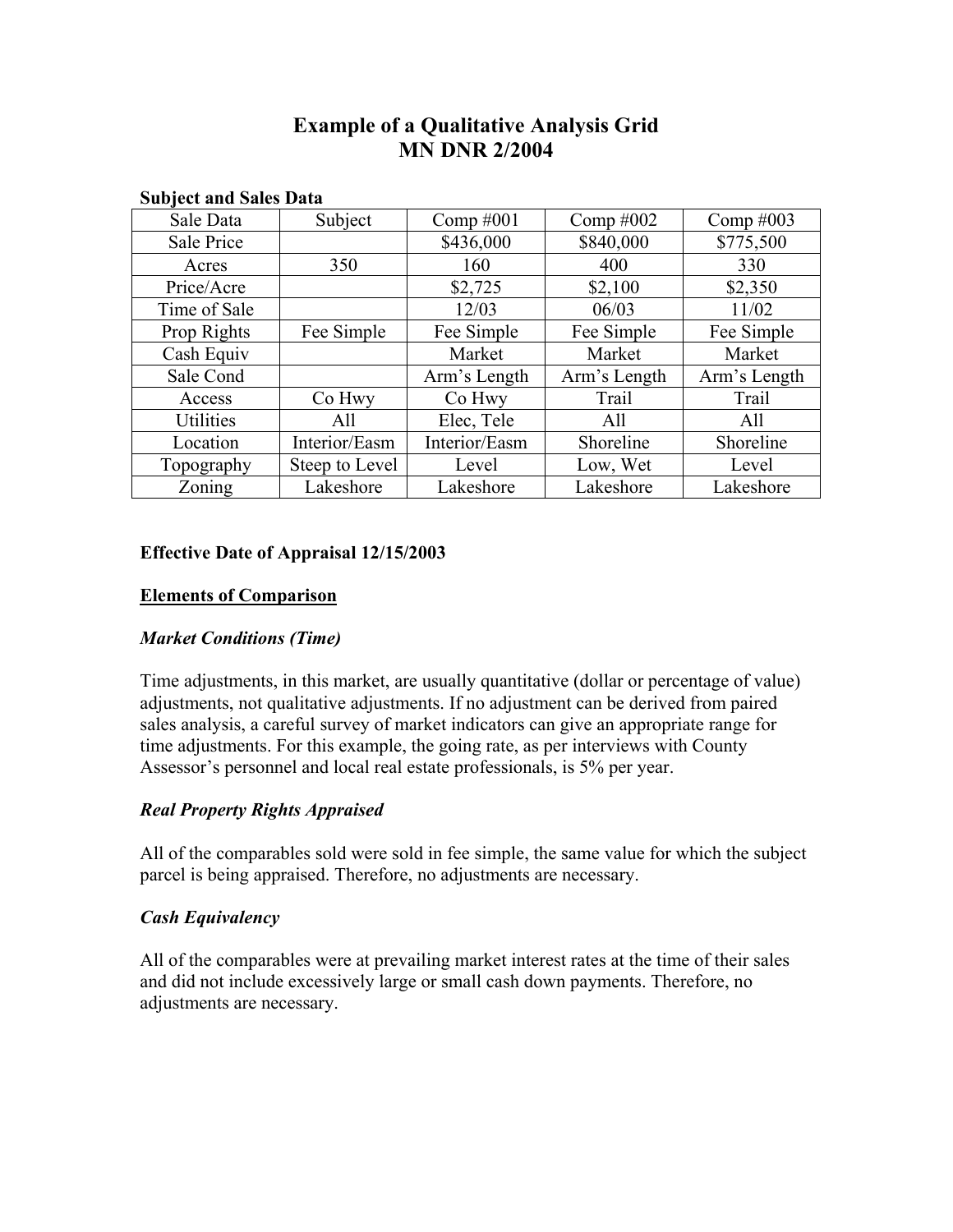# *Conditions of Sale*

All sales are considered to be arms length transactions between willing and knowledgeable buyers and sellers. Therefore, no adjustments are necessary.

# *Size*

Generally speaking, smaller parcels sell for more per unit than larger parcels because there are more available buyers, which drive up demand and price. The subject is relatively equal in size to Comparable Sale 3. Comparable Sale 1 is much smaller and warrants a large negative adjustment. Comparable Sale 2 is slightly larger and warrants a small positive adjustment.

# *Access*

Subject and Comparable Sale 1 have good access from County roads. Comparable Sales 2 and 3 have access from inferior, un-maintained trails and warrant positive adjustments

# *Utilities*

Subject and Comparable Sales 2 and 3 have full complement of rural utilities available. Comparable Sale 1 has only electric and telephone, warranting a small positive adjustment.

# *Location*

The Subject and Comparables are all located in subdivisions adjacent to Gottabethere Lake, a popular water recreation and fishing lake. Subject and Comparable Sale 1 are interior parcels with deeded shoreline access and are considered equal. Comparable Sales 2 and 3 are shoreline parcels and are thus superior to the subject and merit a small negative adjustment.

# *Topography*

Subject is mostly level with some steep slopes. Comparable Sales 1 and 3 are mostly level making them superior to the subject and warranting negative adjustments. Comparable Sale 2 is mostly wetland with one small buildable site, which make is inferior to the subject and warrants a positive adjustment.

# *Zoning*

Subject and Comparable Sales are all zoned Recreational Development-Lakeshore by Valhalla County and are considered equal. No adjustments are necessary.